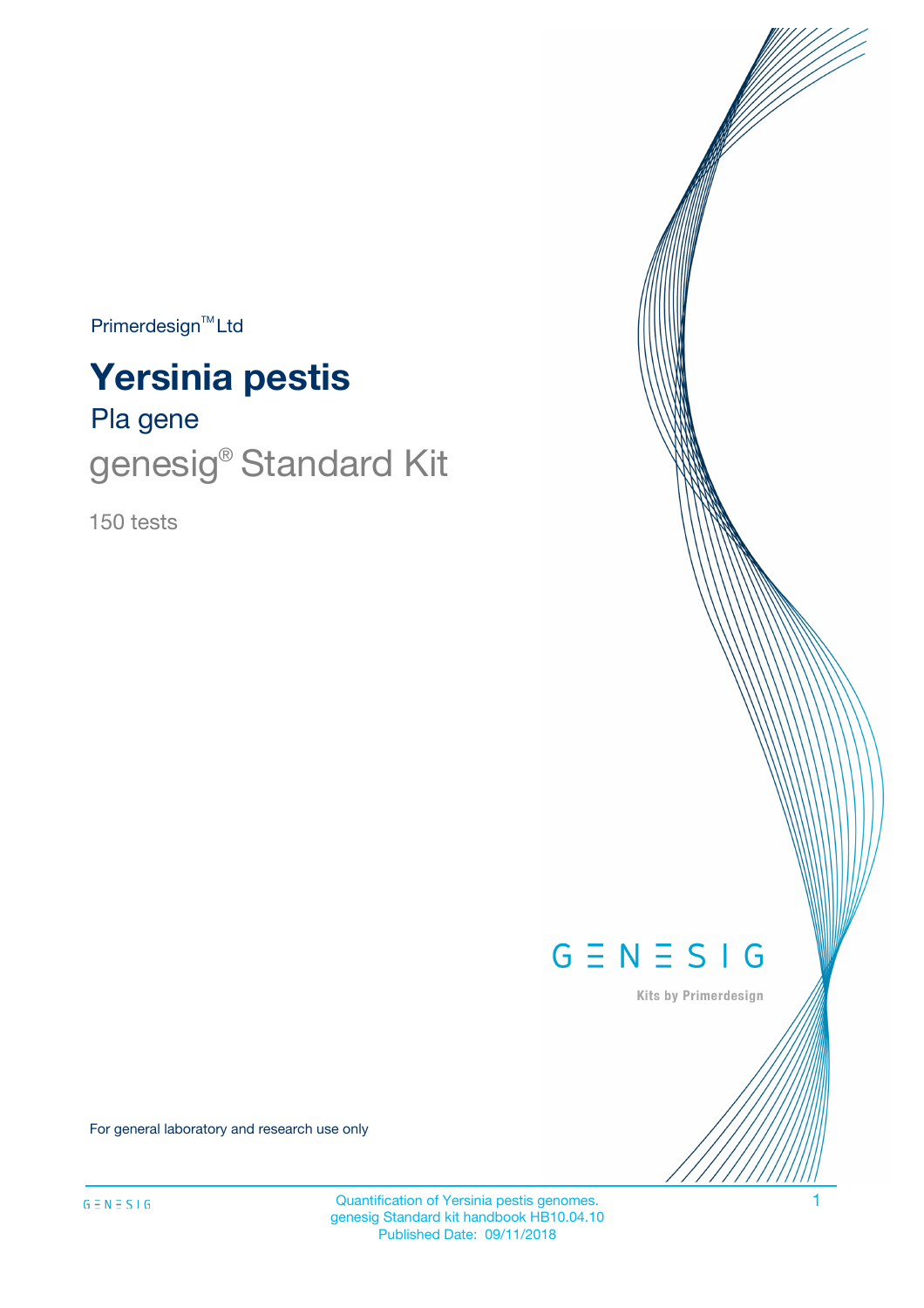## Introduction to Yersinia pestis

Yersinia pestis (formerly known as Pasteurella pestis) is a Gram-negative, rodshaped coccobacillus, which can infect humans and various animals. It causes the deadly disease called plague. Human Y. pestis infection takes three main forms: pneumonic, septicemic, and bubonic plagues. All three forms were responsible for a number of high-mortality epidemics throughout human history, including: the sixth century's Plague of Justinian and the Black Death.

The main reservoir of Y. pestis is rodents. A variety of species can be hosts, however some are known to have variable resistance which means they can be asymptomatic carriers. Y. pestis is usually transmitted to human via the bites of infected fleas. If the disease has taken the pneumonic form, then it can be transmitted by coughing and possibly sneezing. Flea bites allow for the bacteria to pass the skin barrier. Y. pestis expresses a plasminogen activator that is an important virulence factor for pneumonic plague and that might degrade on blood clots to facilitate systematic invasion. Y. pestis proliferates inside lymph nodes, where it is able to avoid destruction by cells of the immune system such as macrophages. The ability of Y. pestis to inhibit phagocytosis allows it to grow in lymph nodes and cause lymphadenopathy.

The incubation period of Y. pestis is between 2 and 6 days. Symptoms normally associated with plague are fatigue, fever and aches, gangrene and the swelling of lymph nodes. This results in buboes, the classic sign of bubonic plague. Death can occur in under two weeks. Several subspecies have been identified. Y. p. antiqua, Y. p. mediaevalis and Y. p. orientalis. The sixth-century Plague of Justinian and the Black Death are thought to have been caused by earlier, now extinct, forms of the bacterium.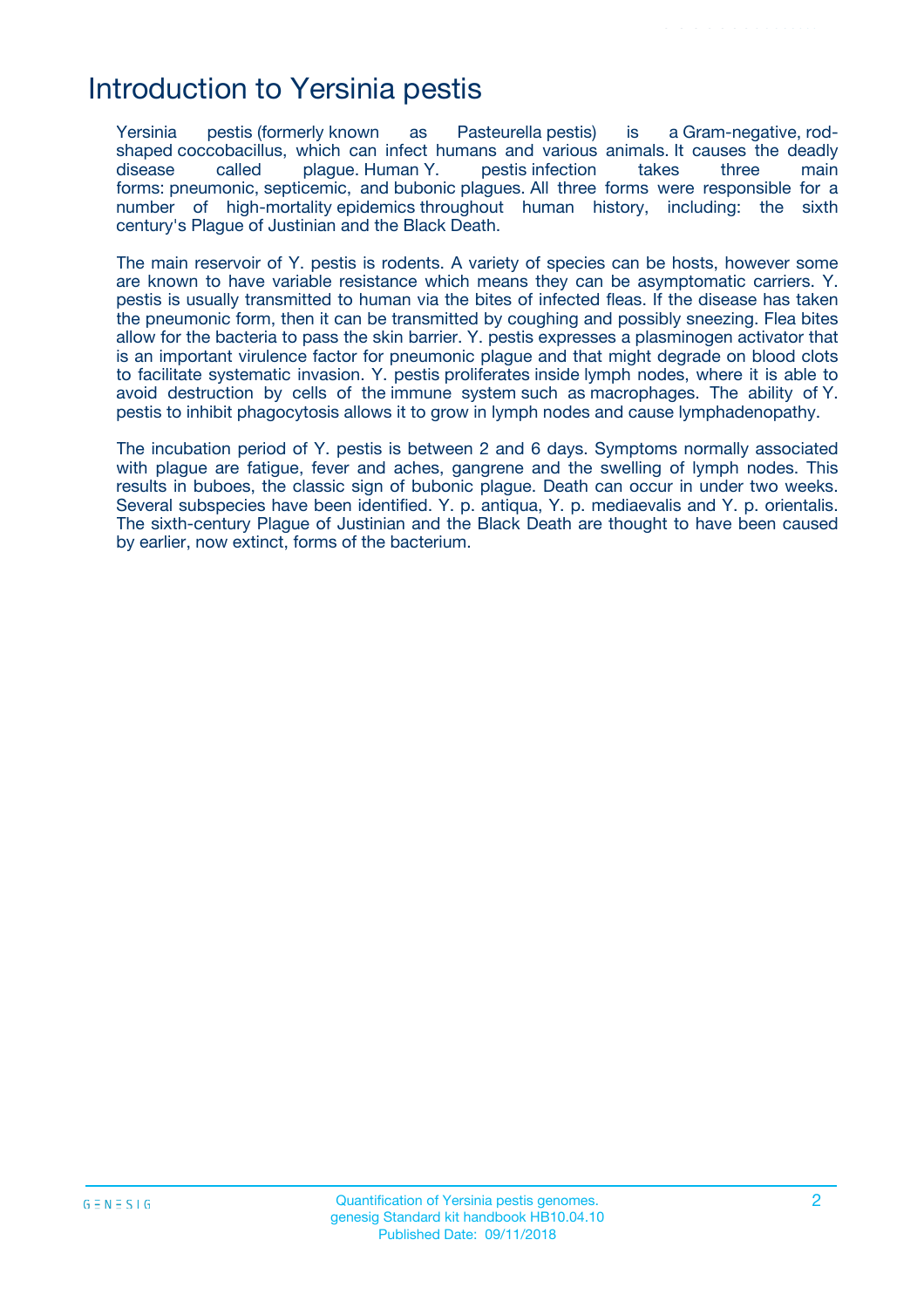The Primerdesign genesig Kit for Yersinia pestis (Y.pestis) genomes is designed for the in vitro quantification of Y.pestis genomes. The kit is designed to have a broad detection profile. Specifically, the primers represent 100% homology with over 95% of the NCBI database reference sequences available at the time of design.

The dynamics of genetic variation means that new sequence information may become available after the initial design. Primerdesign periodically reviews the detection profiles of our kits and when required releases new versions.

If you require further information, or have a specific question about the detection profile of this kit then please send an e.mail to enquiry@primerdesign.co.uk and our bioinformatics team will answer your question.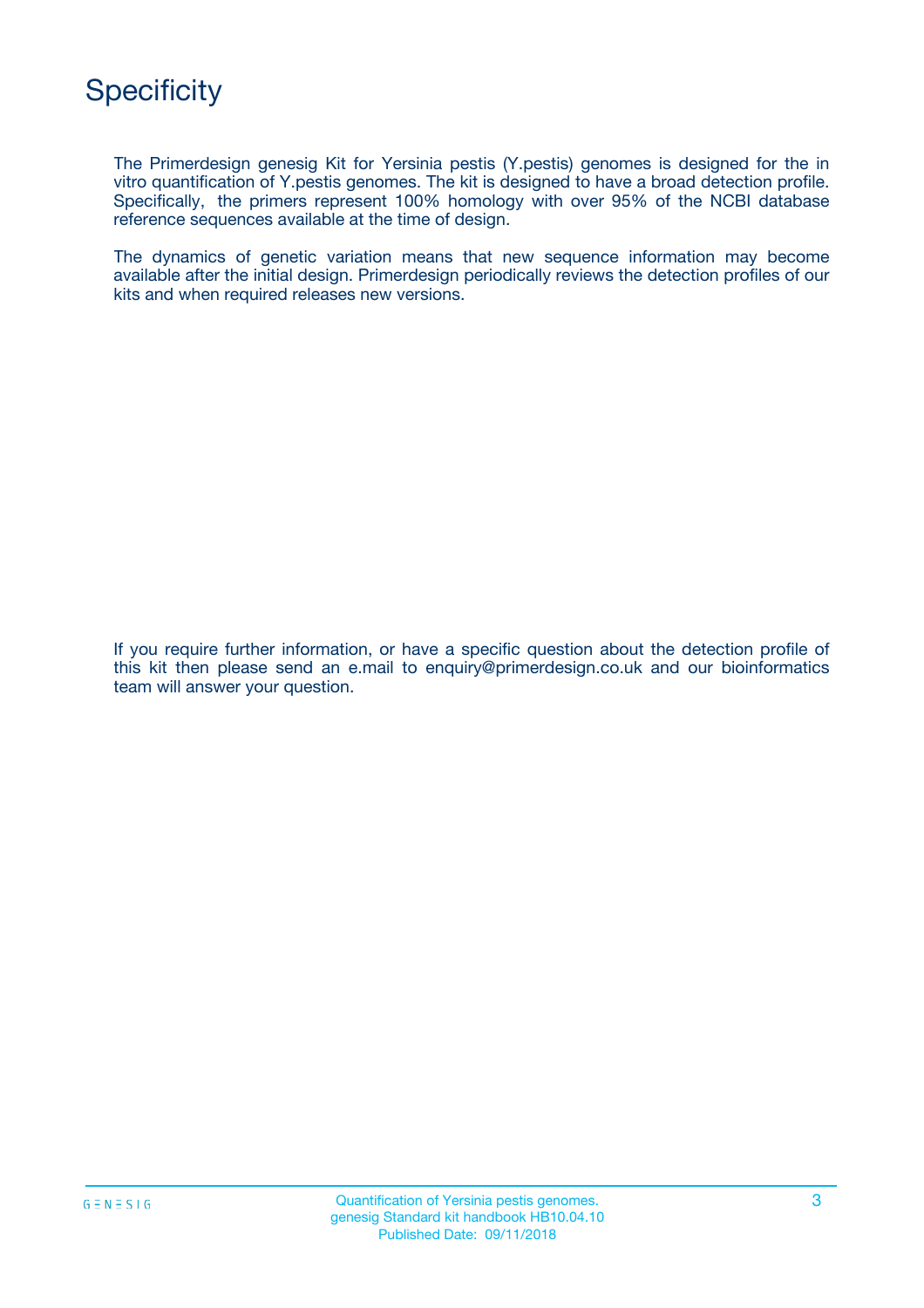# Kit contents

- **Y.pestis specific primer/probe mix (150 reactions BROWN)** FAM labelled
- **Y.pestis positive control template (for Standard curve RED)**
- **RNase/DNase free water (WHITE)** for resuspension of primer/probe mixes
- **Template preparation buffer (YELLOW)** for resuspension of positive control template and standard curve preparation

# Reagents and equipment to be supplied by the user

#### **Real-time PCR Instrument**

#### **Extraction kit**

This kit is recommended for use with genesig Easy DNA/RNA extraction kit. However, it is designed to work well with all processes that yield high quality RNA and DNA with minimal PCR inhibitors.

#### **oasig**TM **lyophilised or Precision**®**PLUS 2X qPCR Master Mix**

This kit is intended for use with oasig or PrecisionPLUS2X qPCR Master Mix.

**Pipettors and Tips**

**Vortex and centrifuge**

**Thin walled 1.5 ml PCR reaction tubes**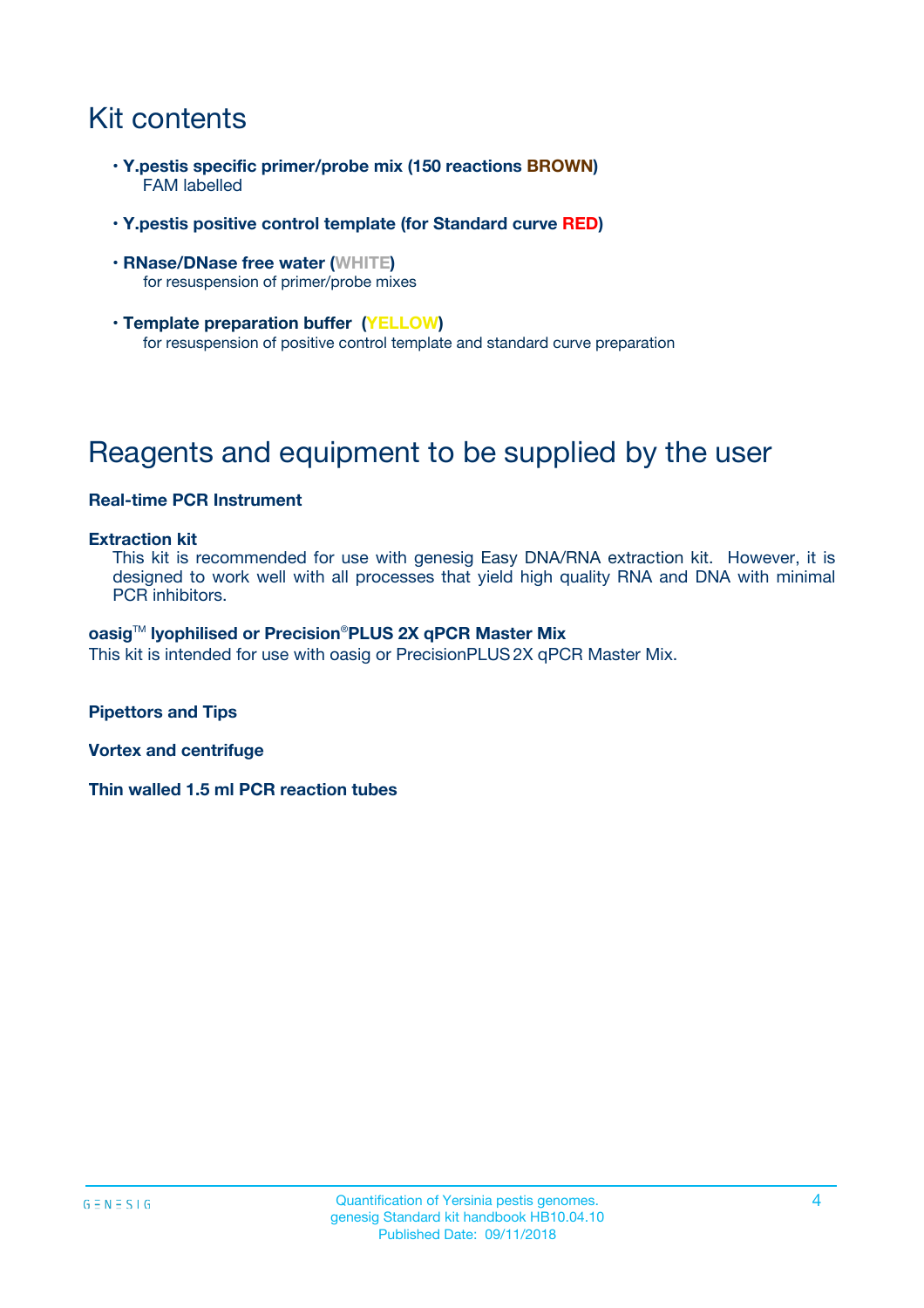### Kit storage and stability

This kit is stable at room temperature but should be stored at -20ºC on arrival. Once the lyophilised components have been resuspended they should not be exposed to temperatures above -20°C for longer than 30 minutes at a time and unnecessary repeated freeze/thawing should be avoided. The kit is stable for six months from the date of resuspension under these circumstances.

If a standard curve dilution series is prepared this can be stored frozen for an extended period. If you see any degradation in this serial dilution a fresh standard curve can be prepared from the positive control.

Primerdesign does not recommend using the kit after the expiry date stated on the pack.

### Suitable sample material

All kinds of sample material suited for PCR amplification can be used. Please ensure the samples are suitable in terms of purity, concentration, and DNA integrity. Always run at least one negative control with the samples. To prepare a negative-control, replace the template DNA sample with RNase/DNase free water.

### Dynamic range of test

Under optimal PCR conditions genesig Y.pestis detection kits have very high priming efficiencies of >95% and can detect less than 100 copies of target template.

### Notices and disclaimers

This product is developed, designed and sold for research purposes only. It is not intended for human diagnostic or drug purposes or to be administered to humans unless clearly expressed for that purpose by the Food and Drug Administration in the USA or the appropriate regulatory authorities in the country of use. During the warranty period Primerdesign genesig detection kits allow precise and reproducible data recovery combined with excellent sensitivity. For data obtained by violation to the general GLP guidelines and the manufacturer's recommendations the right to claim under guarantee is expired. PCR is a proprietary technology covered by several US and foreign patents. These patents are owned by Roche Molecular Systems Inc. and have been sub-licensed by PE Corporation in certain fields. Depending on your specific application you may need a license from Roche or PE to practice PCR. Additional information on purchasing licenses to practice the PCR process may be obtained by contacting the Director of Licensing at Roche Molecular Systems, 1145 Atlantic Avenue, Alameda, CA 94501 or Applied Biosystems business group of the Applera Corporation, 850 Lincoln Centre Drive, Foster City, CA 94404. In addition, the 5' nuclease assay and other homogeneous amplification methods used in connection with the PCR process may be covered by U.S. Patents 5,210,015 and 5,487,972, owned by Roche Molecular Systems, Inc, and by U.S. Patent 5,538,848, owned by The Perkin-Elmer Corporation.

### Trademarks

Primerdesign™ is a trademark of Primerdesign Ltd.

genesig $^\circledR$  is a registered trademark of Primerdesign Ltd.

The PCR process is covered by US Patents 4,683,195, and 4,683,202 and foreign equivalents owned by Hoffmann-La Roche AG. BI, ABI PRISM® GeneAmp® and MicroAmp® are registered trademarks of the Applera Genomics (Applied Biosystems Corporation). BIOMEK® is a registered trademark of Beckman Instruments, Inc.; iCycler™ is a registered trademark of Bio-Rad Laboratories, Rotor-Gene is a trademark of Corbett Research. LightCycler™ is a registered trademark of the Idaho Technology Inc. GeneAmp®, TaqMan® and AmpliTaqGold® are registered trademarks of Roche Molecular Systems, Inc., The purchase of the Primerdesign reagents cannot be construed as an authorization or implicit license to practice PCR under any patents held by Hoffmann-LaRoche Inc.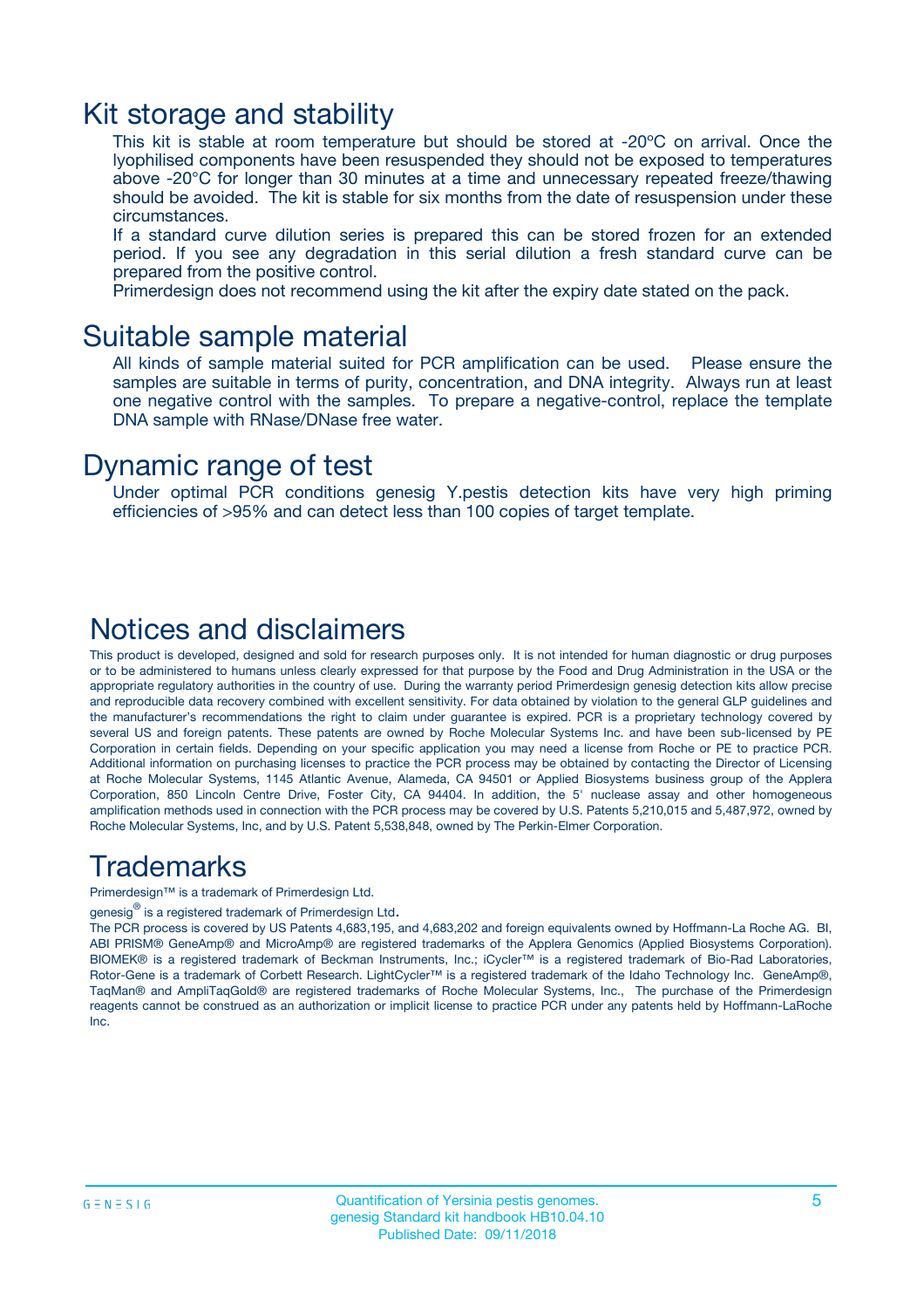## Principles of the test

#### **Real-time PCR**

A Y.pestis specific primer and probe mix is provided and this can be detected through the FAM channel.

The primer and probe mix provided exploits the so-called TaqMan® principle. During PCR amplification, forward and reverse primers hybridize to the Y.pestis DNA. A fluorogenic probe is included in the same reaction mixture which consists of a DNA probe labeled with a 5`-dye and a 3`-quencher. During PCR amplification, the probe is cleaved and the reporter dye and quencher are separated. The resulting increase in fluorescence can be detected on a range of qPCR platforms.

#### **Positive control**

For copy number determination and as a positive control for the PCR set up, the kit contains a positive control template. This can be used to generate a standard curve of Y.pestis copy number / Cq value. Alternatively the positive control can be used at a single dilution where full quantitative analysis of the samples is not required. Each time the kit is used, at least one positive control reaction must be included in the run. A positive result indicates that the primers and probes for detecting the target Y.pestis gene worked properly in that particular experimental scenario. If a negative result is obtained the test results are invalid and must be repeated. Care should be taken to ensure that the positive control does not contaminate any other kit component which would lead to false-positive results. This can be achieved by handling this component in a Post PCR environment. Care should also be taken to avoid cross-contamination of other samples when adding the positive control to the run. This can be avoided by sealing all other samples and negative controls before pipetting the positive control into the positive control well.

#### **Negative control**

To validate any positive findings a negative control reaction should be included every time the kit is used. For this reaction the RNase/DNase free water should be used instead of template. A negative result indicates that the reagents have not become contaminated while setting up the run.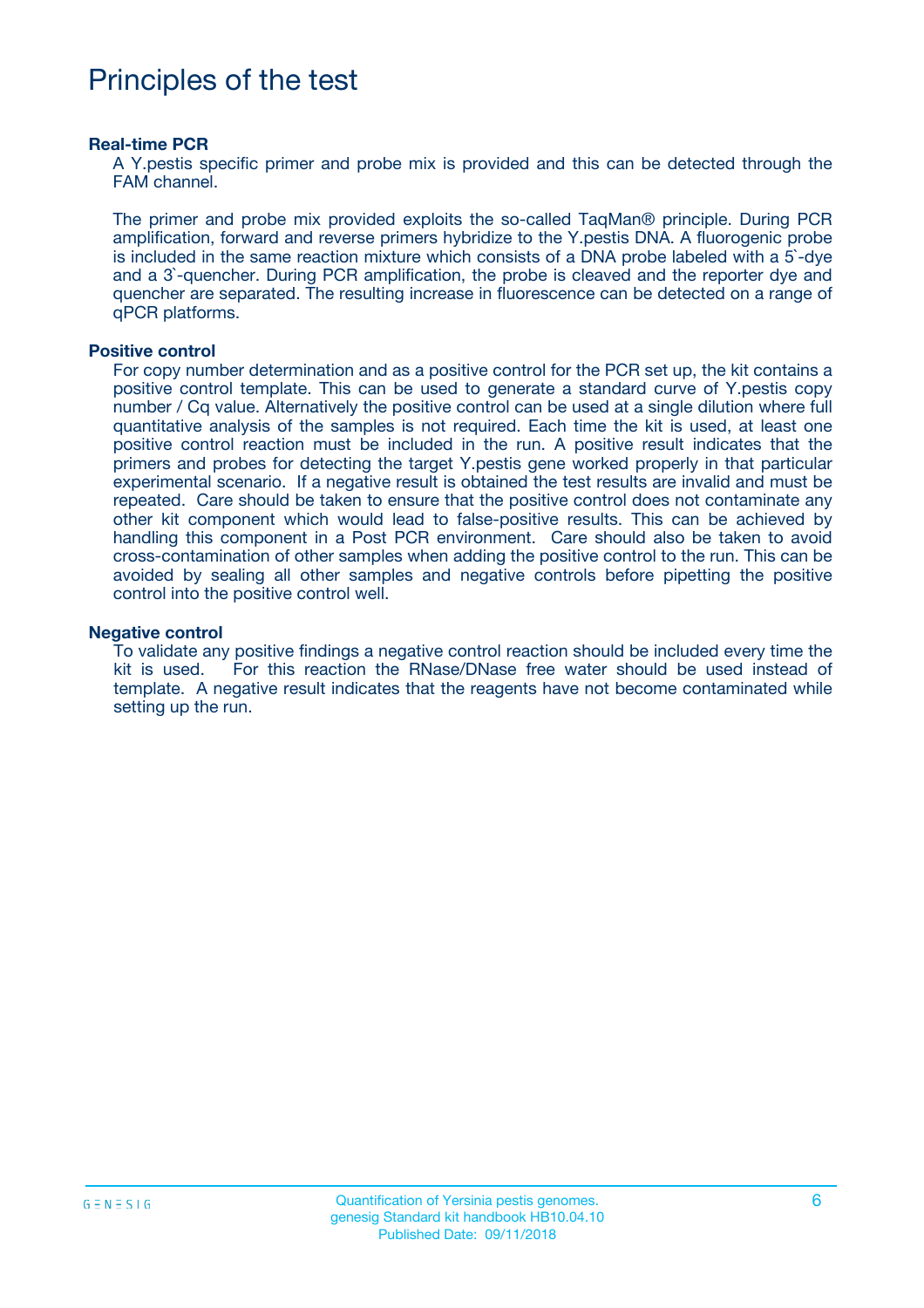## Resuspension protocol

To minimize the risk of contamination with foreign DNA, we recommend that all pipetting be performed in a PCR clean environment. Ideally this would be a designated PCR lab or PCR cabinet. Filter tips are recommended for all pipetting steps.

#### **1. Pulse-spin each tube in a centrifuge before opening.**

This will ensure lyophilised primer and probe mix is in the base of the tube and is not spilt upon opening the tube.

**2. Resuspend the kit components in the RNase/DNase free water supplied, according to the table below.**

To ensure complete resuspension, vortex each tube thoroughly.

| Component - resuspend in water    | Volume    |
|-----------------------------------|-----------|
| <b>Pre-PCR pack</b>               |           |
| Y.pestis primer/probe mix (BROWN) | $165 \mu$ |

### **3. Resuspend the positive control template in the template preparation buffer supplied, according to the table below:**

To ensure complete resuspension, vortex the tube thoroughly.

| Component - resuspend in template preparation buffer |        |  |
|------------------------------------------------------|--------|--|
| <b>Post-PCR heat-sealed foil</b>                     |        |  |
| Y.pestis Positive Control Template (RED) *           | 500 µl |  |

\* This component contains high copy number template and is a VERY significant contamination risk. It must be opened and handled in a separate laboratory environment, away from the other components.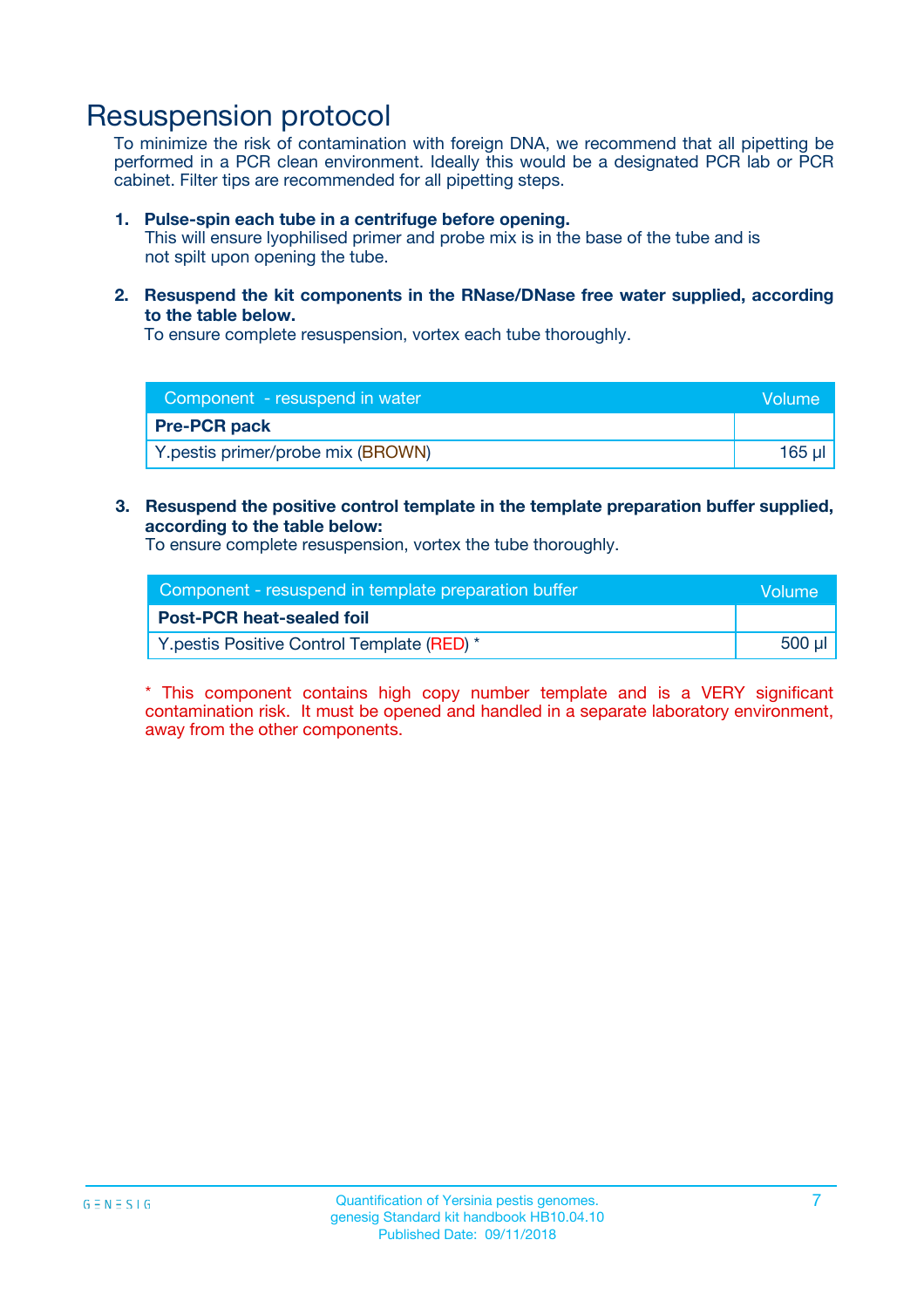# qPCR detection protocol

**1. For each DNA sample prepare a reaction mix according to the table below:** Include sufficient reactions for positive and negative controls.

| Component                                 | Volume           |
|-------------------------------------------|------------------|
| oasig or PrecisionPLUS 2X qPCR Master Mix | 10 $\mu$         |
| Y.pestis primer/probe mix (BROWN)         | 1 $\mu$          |
| <b>RNase/DNase free water (WHITE)</b>     | $4 \mu$          |
| <b>Final Volume</b>                       | 15 <sub>ul</sub> |

- **2. Pipette 15µl of this mix into each well according to your qPCR experimental plate set up.**
- **3. Prepare DNA templates for each of your samples.**
- **4. Pipette 5µl of DNA template into each well, according to your experimental plate set up.**

For negative control wells use 5µl of RNase/DNase free water. The final volume in each well is 20µl.

**5. If a standard curve is included for quantitative analysis, prepare a reaction mix according to the table below:**

| Component                                 | Volume          |
|-------------------------------------------|-----------------|
| oasig or PrecisionPLUS 2X qPCR Master Mix | 10 µl           |
| Y.pestis primer/probe mix (BROWN)         | 1 µI            |
| <b>RNase/DNase free water (WHITE)</b>     | $4 \mu$         |
| <b>Final Volume</b>                       | 15 <sub>µ</sub> |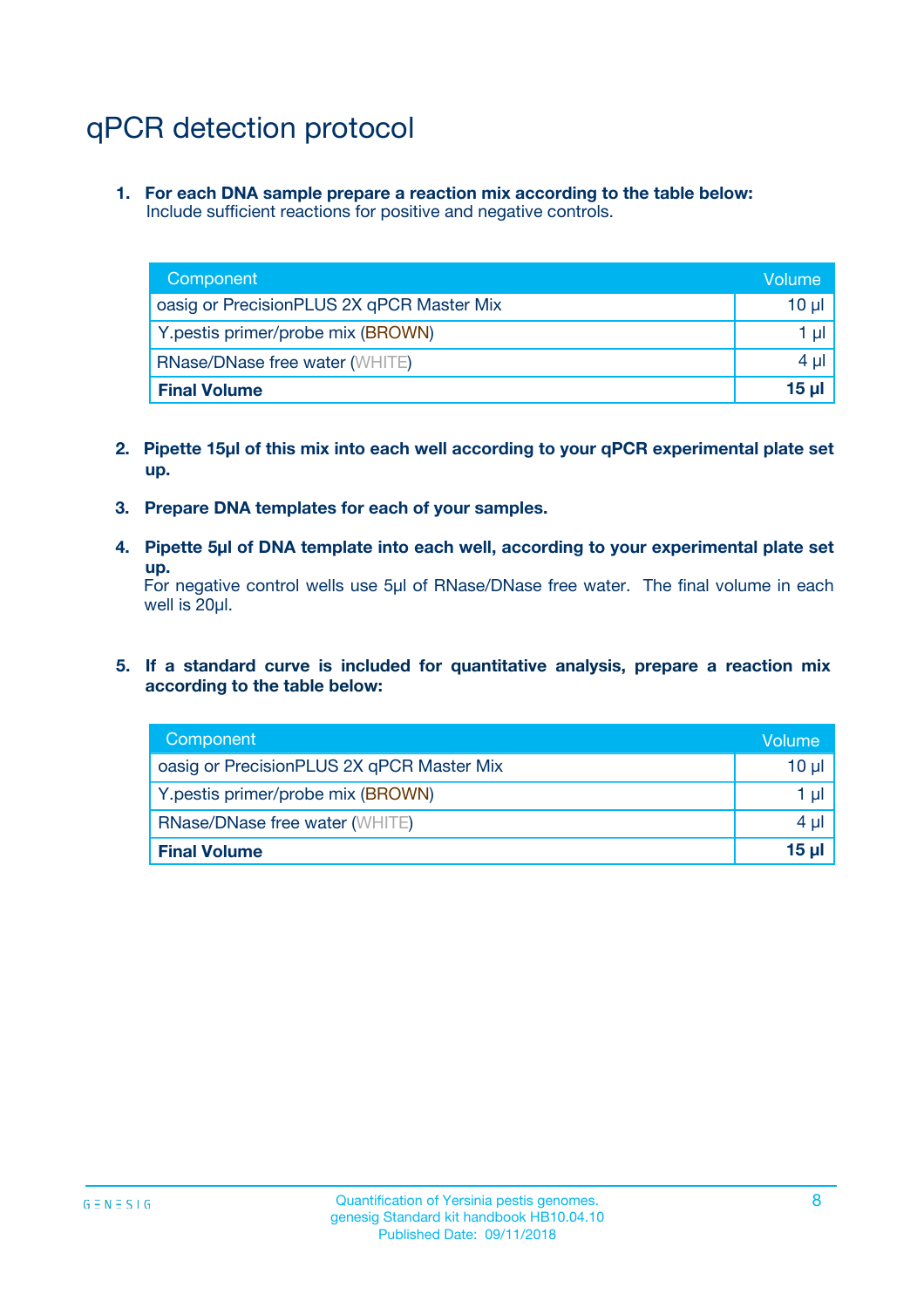### **6. Preparation of a standard curve dilution series.**

- 1) Pipette 90µl of template preparation buffer into 5 tubes and label 2-6
- 2) Pipette 10µl of Positive Control Template (RED) into tube 2
- 3) Vortex thoroughly
- 4) Change pipette tip and pipette 10µl from tube 2 into tube 3
- 5) Vortex thoroughly

Repeat steps 4 and 5 to complete the dilution series

| <b>Standard Curve</b>         | <b>Copy Number</b>     |
|-------------------------------|------------------------|
| Tube 1 Positive control (RED) | $2 \times 10^5$ per µl |
| Tube 2                        | $2 \times 10^4$ per µl |
| Tube 3                        | $2 \times 10^3$ per µl |
| Tube 4                        | $2 \times 10^2$ per µl |
| Tube 5                        | 20 per µl              |
| Tube 6                        | 2 per ul               |

7. Pipette 5µl of standard template into each well for the standard curve according to your experimental plate set up.

The final volume in each well is 20µl.

# qPCR amplification protocol

Amplification conditions using oasig or PrecisionPLUS2X qPCR Master Mix.

|             | <b>Step</b>       | <b>Time</b>     | Temp    |
|-------------|-------------------|-----------------|---------|
|             | Enzyme activation | 2 min           | 95 °C   |
| Cycling x50 | Denaturation      | 10 <sub>s</sub> | 95 $°C$ |
|             | DATA COLLECTION * | 60 s            | 60 °C   |

\* Fluorogenic data should be collected during this step through the FAM channel